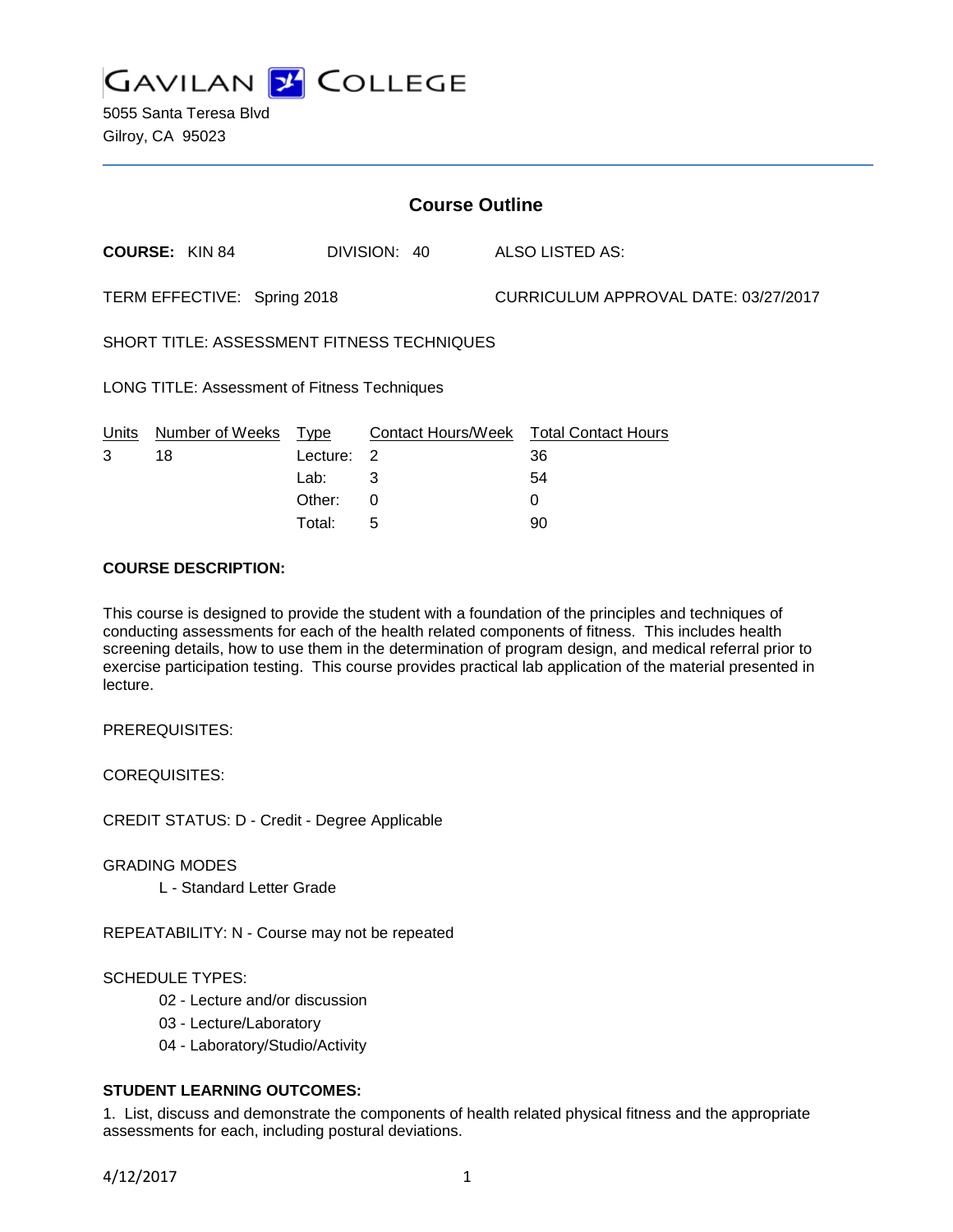Measure of assessment: written exam, presentation, discussion, homework

Year assessed, or planned year of assessment: 2018

Semester: Spring

2. Describe pre-assessment screening and risk factor assessments, as well as the importance of measuring health related physical fitness and its relationship to health and function.

Measure of assessment: homework, exam

Year assessed, or planned year of assessment: 2018

Semester: Spring

## **CONTENT, STUDENT PERFORMANCE OBJECTIVES, OUT-OF-CLASS ASSIGNMENTS**

Curriculum Approval Date: 03/27/2017

Lecture Content:

2 Lecture

Content: Lecture - Presentation of syllabus and requirement for portfolios. Lecture on health related physical fitness, principles of assessment and professionalism.

Student Performance Objectives: Lecture - Discuss health related physical fitness and the relationship of physical fitness to health and function. Demonstrate professionalism. Explain the importance of being objective when interpreting issues and types of standards with assessments.

3 Lecture

Content: Lecture - Presentation of pre-assessment screening.

Student Performance Objectives: Lecture - Discuss informed consent and its process and explain the procedures of the health history questionnaire.

3 Lecture

Content: Lecture - Discussion on postural deviations.

Student Performance Objectives: Lecture - Analyze posture and apply appropriate exercises for each deviation.

5 Lecture

Content: Lecture - Lecture on risk factor assessments.

Student Performance Objectives: Lecture - Explain the different risk factor assessments and interpretations.

6 Lecture

Content: Lecture - Discussion on body composition, testing and estimation of goal weight.

Student Performance Objectives: Lecture - Define body composition and list and explain each of the measures utilized for testing.

6 Lecture

Content: Lecture - Muscular strength and endurance discussion.

Student Performance Objectives: Lecture - Define and explain muscular strength and endurance.

3 Lecture

Content: Lecture - Lecture on flexibility as a component of health-related physical fitness.

Student Performance Objectives: Lecture - Define range of motion (ROM) and list appropriate techniques for assessment.

6 Lecture

Content: Lecture - Discussion on cardio respiratory fitness. Final review.

Student Performance Objectives: Lecture - Define cardio respiratory fitness and list the different tests for assessment.

2 Hours Final Lab Content: 3 Lab Hours Content: Lab - Tour the on campus fitness facility. Observation of fitness facility.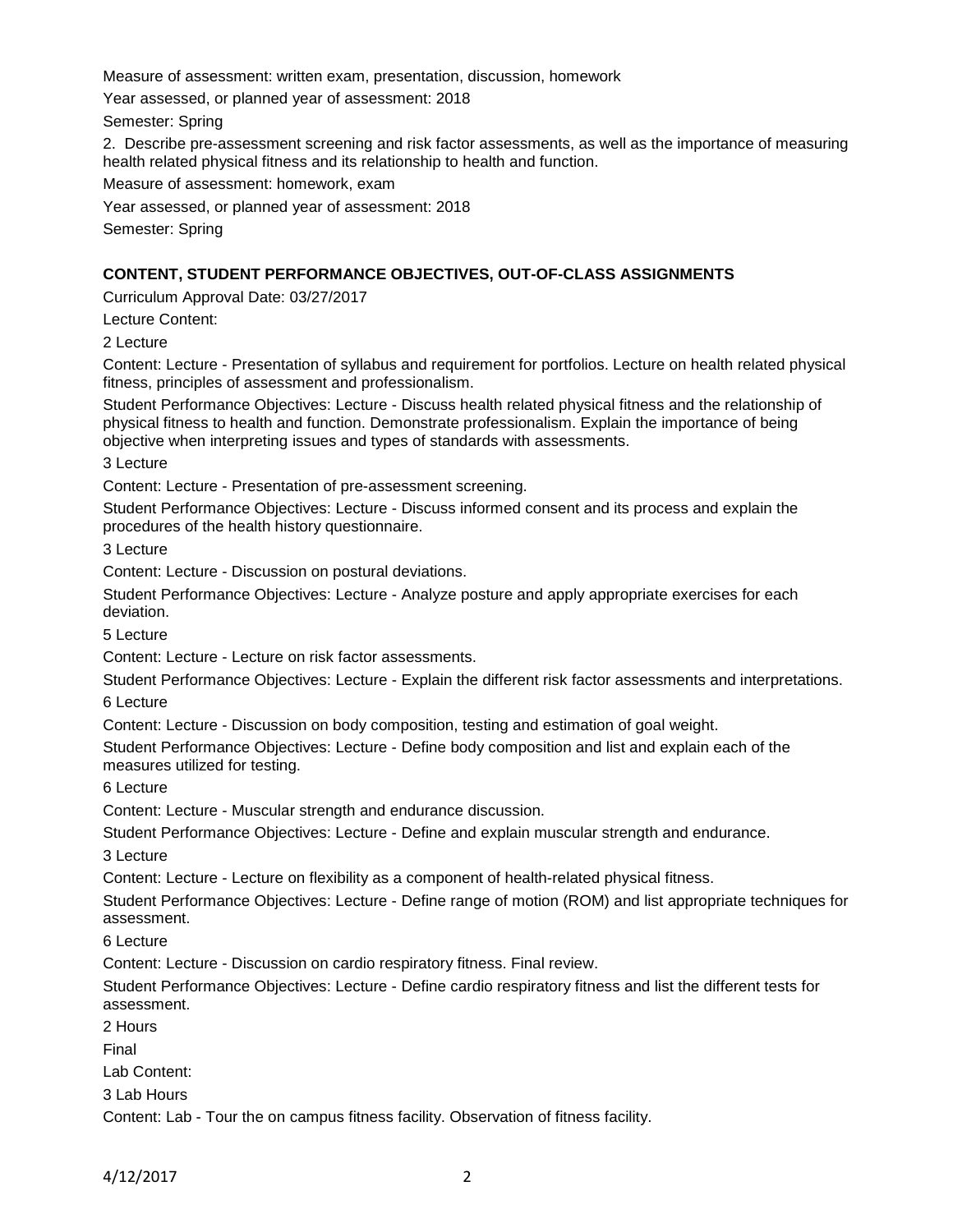Student Performance Objectives: Lab - Recognize correct vs. incorrect weight training techniques. Discuss the various exercises they observed being performed.

6 Lab Hours

Content: Lab - Continue with pre-assessment screening. Interview classmate with HHQ and complete the health fitness facility pre-participation screening questionnaire. Explain in writing if this person would be a candidate for completing an HRPF assessment of cardiorespiratory fitness. Review with partners key elements of informed consent and explain body composition assessment. In the fitness center, interview one student and practice taking them through pre-assessment procedures.

Student Performance Objectives: Lab - Explain and describe pre-assessment procedures on clientele.

7 Lab Hours

Content: Lab - Demonstrations of testing procedures for postural deviations.

Student Performance Objectives: Lab - Perform postural deviation testing and appropriate exercises/stretches.

6 Lab Hours

Content: Lab - Resting blood pressure assessment, BMI assessment. International Physical Activity Questionnaire Assessment.

Student Performance Objectives: Lab - Demonstrate how to take resting blood pressure, calculate BMI and provide interpretations for each. Calculate metabolic equivalent (MET) and explain its interpretation.

6 Lab Hours

Content: Lab - Skin fold estimation of body fat percentage.

Student Performance Objectives: Lab - Demonstrate skin fold measurements and produce a written report on their findings.

9 Lab Hours

Content: Lab - Discussion on assessment of muscular strength and endurance.

Student Performance Objectives: Lab - Collect data and report their findings.

6 Lab Hours

Content: Lab - Students will perform ROM assessments.

Student Performance Objectives: Lab - Demonstrate a ROM assessment and explain its purpose.

9 Lab Hours

Content: Lab - Discussion on sub maximal and maximal tests. Review for final.

Student Performance Objectives: Lab - Demonstrate the appropriate protocol and interpretations of sub maximal and

maximal cardio respiratory fitness.

2 Hours

### **METHODS OF INSTRUCTION:**

lecture, discussion, guided discovery, small group interaction, demonstration

### **METHODS OF EVALUATION:**

Writing assignments Percent of total grade: 25.00 % Percent range of total grade: 20 % to 40 % Written Homework; Lab Reports; Other: Portfolio, Case Studies Problem-solving assignments Percent of total grade: 25.00 % Percent range of total grade: 20 % to 30 % Homework Problems; Lab Reports; Quizzes Skill demonstrations Percent of total grade: 25.00 % Percent range of total grade: 20 % to 30 % Demonstration Exams Objective examinations Percent of total grade: 25.00 %

4/12/2017 3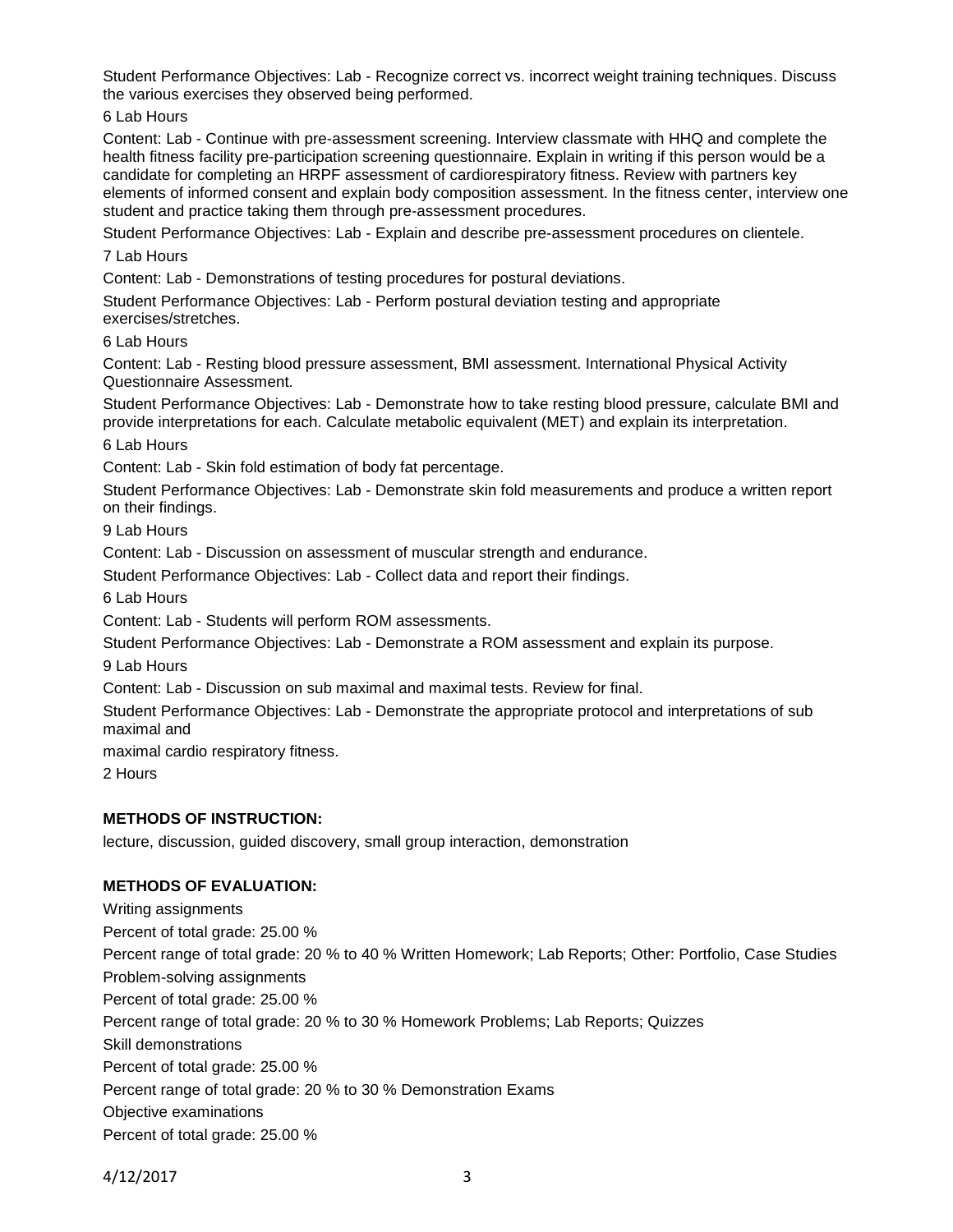Percent range of total grade: 20 % to 30 % Multiple Choice; True/False; Matching Items

## **OUT OF CLASS ASSIGNMENTS:**

Required Outside Hours: 4

Assignment Description: Out-of-Class Assignments: Read appropriate chapter(s) in textbook.

Required Outside Hours: 6

Assignment Description: Out-of-Class Assignments: Read appropriate chapter(s) in textbook. Homework: Take someone over the age of 45 through the Health History questionnaire. Determine this person's risk stratification classification. Complete Case Study.

Required Outside Hours: 6

Assignment Description: Out-of-Class Assignments: Read/review appropriate material/textbook chapter(s).

Required Outside Hours: 10

Assignment Description: Out-of-Class Assignments: Read appropriate textbook chapter(s). Homework: Complete Case Study.

Required Outside Hours: 12

Assignment Description: Out-of-Class Assignments: Read appropriate textbook chapter(s). Homework: Calculate goal body weight. Complete Case Study.

Required Outside Hours: 12

Assignment Description: Out-of-Class Assignments: Read appropriate material/textbook chapters. Study for quizzes/exams.

Required Outside Hours: 6

Assignment Description: Out-of-Class Assignments: Read appropriate textbook chapter(s). Homework: Complete Case Study.

Required Outside Hours: 12

Assignment Description: Out-of-Class Assignments: Read appropriate textbook chapter(s). Homework: Complete Case Studies. Review for final.

#### **REPRESENTATIVE TEXTBOOKS:**

Required Representative Textbooks

American College of Sports Medicine; Leonard A. Kaminsky, Editor. ACSM's Health-Related Physical Fitness Assessment Manual, or other appropriate college level text.. Baltimore, MD: Wolters Kluwer/Lippincott Williams&Wilkins,2014.

ISBN: 978-1451115680

Reading Level of Text, Grade: 13th Verified by: Publisher

### **ARTICULATION and CERTIFICATE INFORMATION**

Associate Degree: CSU GE: IGETC: CSU TRANSFER: Transferable CSU, effective 201270 UC TRANSFER: Not Transferable

### **SUPPLEMENTAL DATA:**

Basic Skills: N Classification: Y Noncredit Category: Y Cooperative Education:

4/12/2017 4